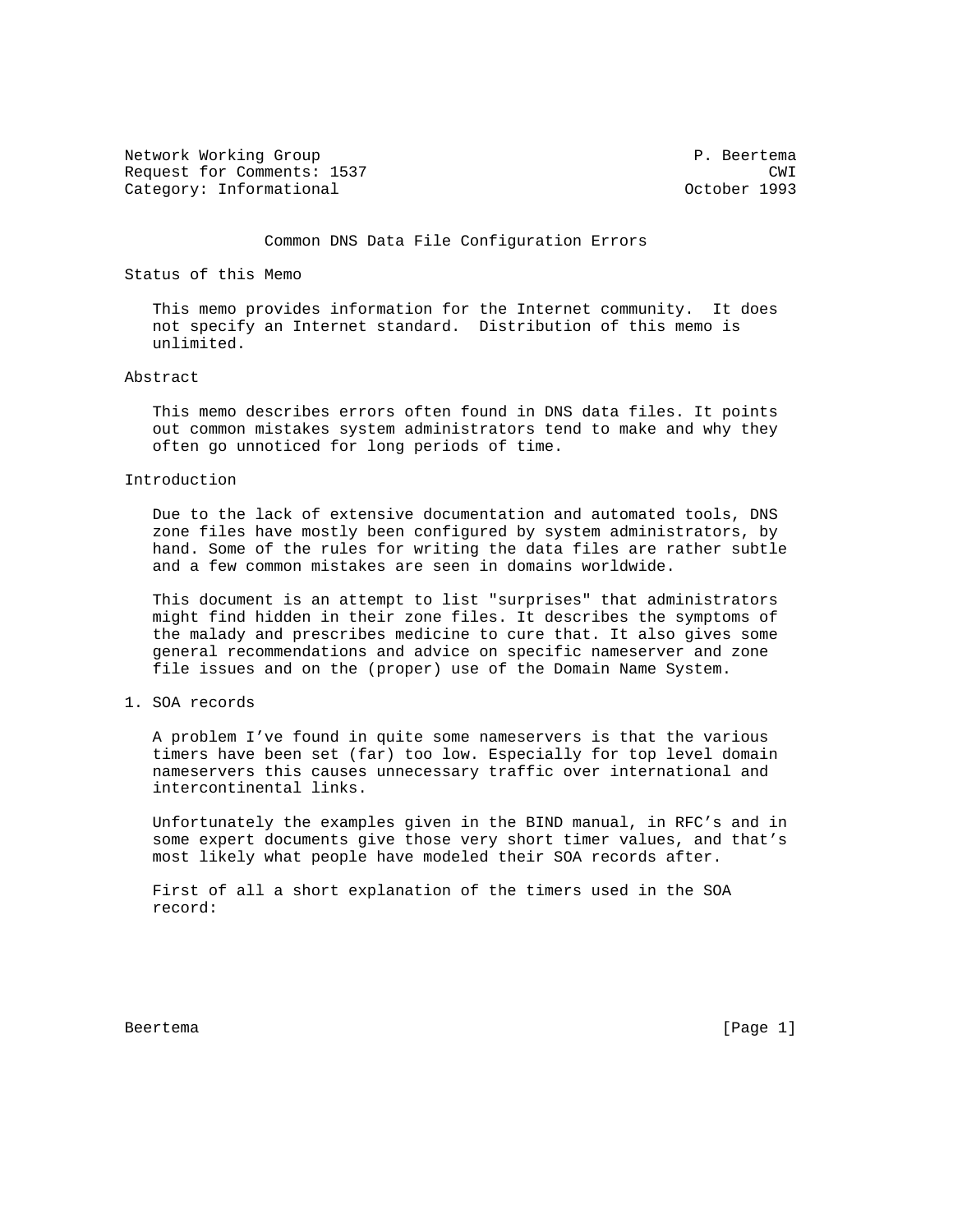- Refresh: The SOA record of the primary server is checked every "refresh" time by the secondary servers; if it has changed, a zone transfer is done.
- Retry: If a secondary server cannot reach the primary server, it tries it again every "retry" time.
- Expire: If for "expire" time the primary server cannot be reached, all information about the zone is invalidated on the secondary servers (i.e., they are no longer authoritative for that zone).
- Minimum TTL: The default TTL value for all records in the zone file; a different TTL value may be given explicitly in a record when necessary. (This timer is named "Minimum", and that's what it's function should be according to STD 13, RFC 1035, but most (all?) implementations take it as the default value exported with records without an explicit TTL value).

For top level domain servers I would recommend the following values:

|                    | $86400$ ; Refresh           |  | 24 hours |
|--------------------|-----------------------------|--|----------|
|                    | $7200$ ; Retry              |  | 2 hours  |
| $2592000$ ; Expire |                             |  | 30 days  |
|                    | 345600 ; Minimum TTL 4 days |  |          |

For other servers I would suggest:

|  | $28800$ ; Refresh         |  | 8 hours |
|--|---------------------------|--|---------|
|  | 7200 ; Retry              |  | 2 hours |
|  | $604800$ ; Expire         |  | 7 davs  |
|  | 86400 ; Minimum TTL 1 day |  |         |

 but here the frequency of changes, the required speed of propagation, the reachability of the primary server etc. play a role in optimizing the timer values.

2. Glue records

 Quite often, people put unnecessary glue (A) records in their zone files. Even worse is that I've even seen \*wrong\* glue records for an external host in a primary zone file! Glue records need only be in a zone file if the server host is within the zone and there is no A record for that host elsewhere in the zone file.

Beertema [Page 2]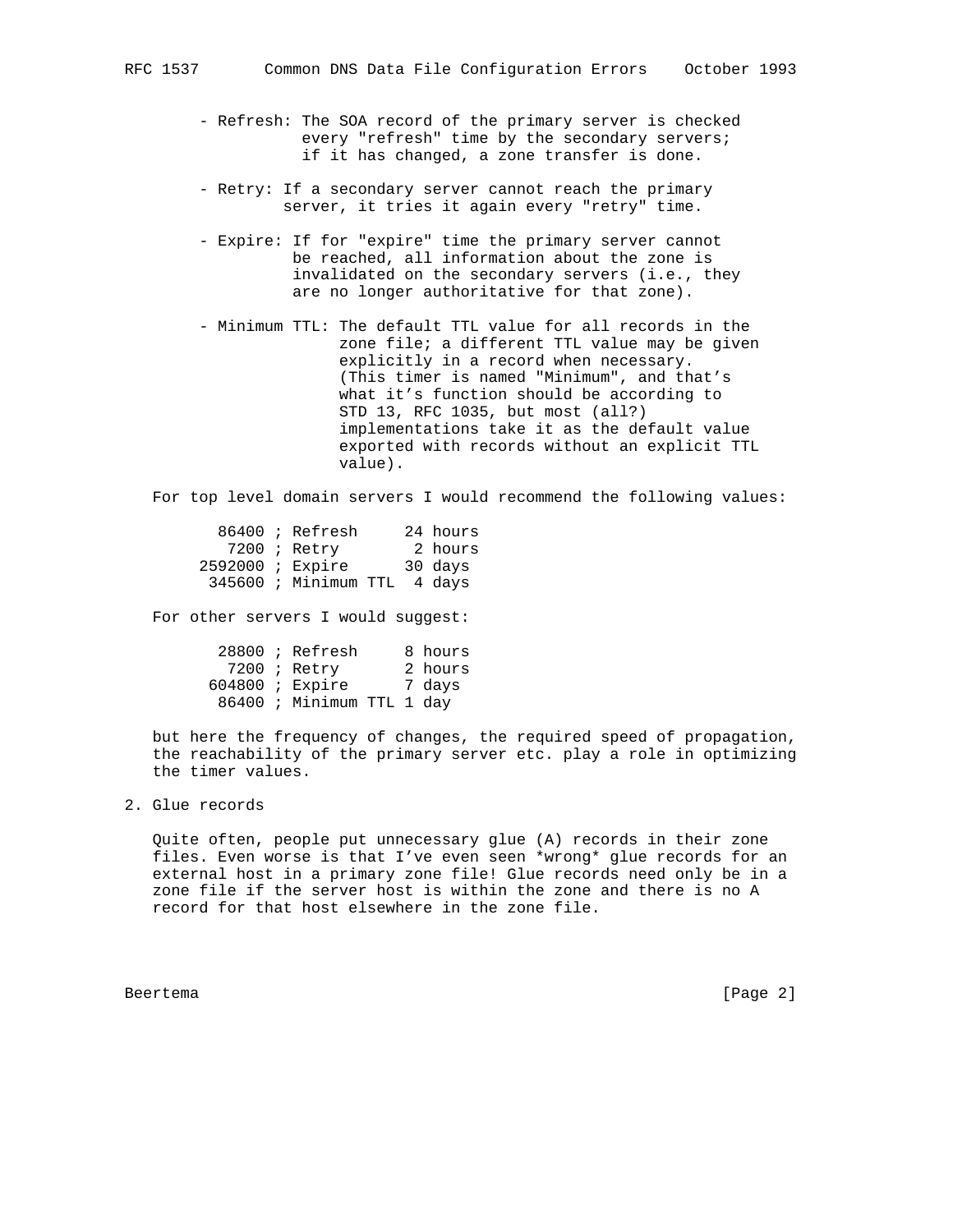Old BIND versions ("native" 4.8.3 and older versions) showed the problem that wrong glue records could enter secondary servers in a zone transfer.

3. "Secondary server surprise"

 I've seen it happen on various occasions that hosts got bombarded by nameserver requests without knowing why. On investigation it turned out then that such a host was supposed to (i.e., the information was in the root servers) run secondary for some domain (or reverse (in addr.arpa)) domain, without that host's nameserver manager having been asked or even been told so!

 Newer BIND versions (4.9 and later) solved this problem. At the same time though the fix has the disadvantage that it's far less easy to spot this problem.

 Practice has shown that most domain registrars accept registrations of nameservers without checking if primary (!) and secondary servers have been set up, informed, or even asked. It should also be noted that a combination of long-lasting unreachability of primary nameservers, (therefore) expiration of zone information, plus static IP routing, can lead to massive network traffic that can fill up lines completely.

4. "MX records surprise"

 In a sense similar to point 3. Sometimes nameserver managers enter MX records in their zone files that point to external hosts, without first asking or even informing the systems managers of those external hosts. This has to be fought out between the nameserver manager and the systems managers involved. Only as a last resort, if really nothing helps to get the offending records removed, can the systems manager turn to the naming authority of the domain above the offending domain to get the problem sorted out.

5. "Name extension surprise"

 Sometimes one encounters weird names, which appear to be an external name extended with a local domain. This is caused by forgetting to terminate a name with a dot: names in zone files that don't end with a dot are always expanded with the name of the current zone (the domain that the zone file stands for or the last \$ORIGIN).

Example: zone file for foo.xx:

| par | MX 100 relay.yy. |                    |  |
|-----|------------------|--------------------|--|
| xyz | MX 100 relay.yy  | (no trailing dot!) |  |

Beertema [Page 3]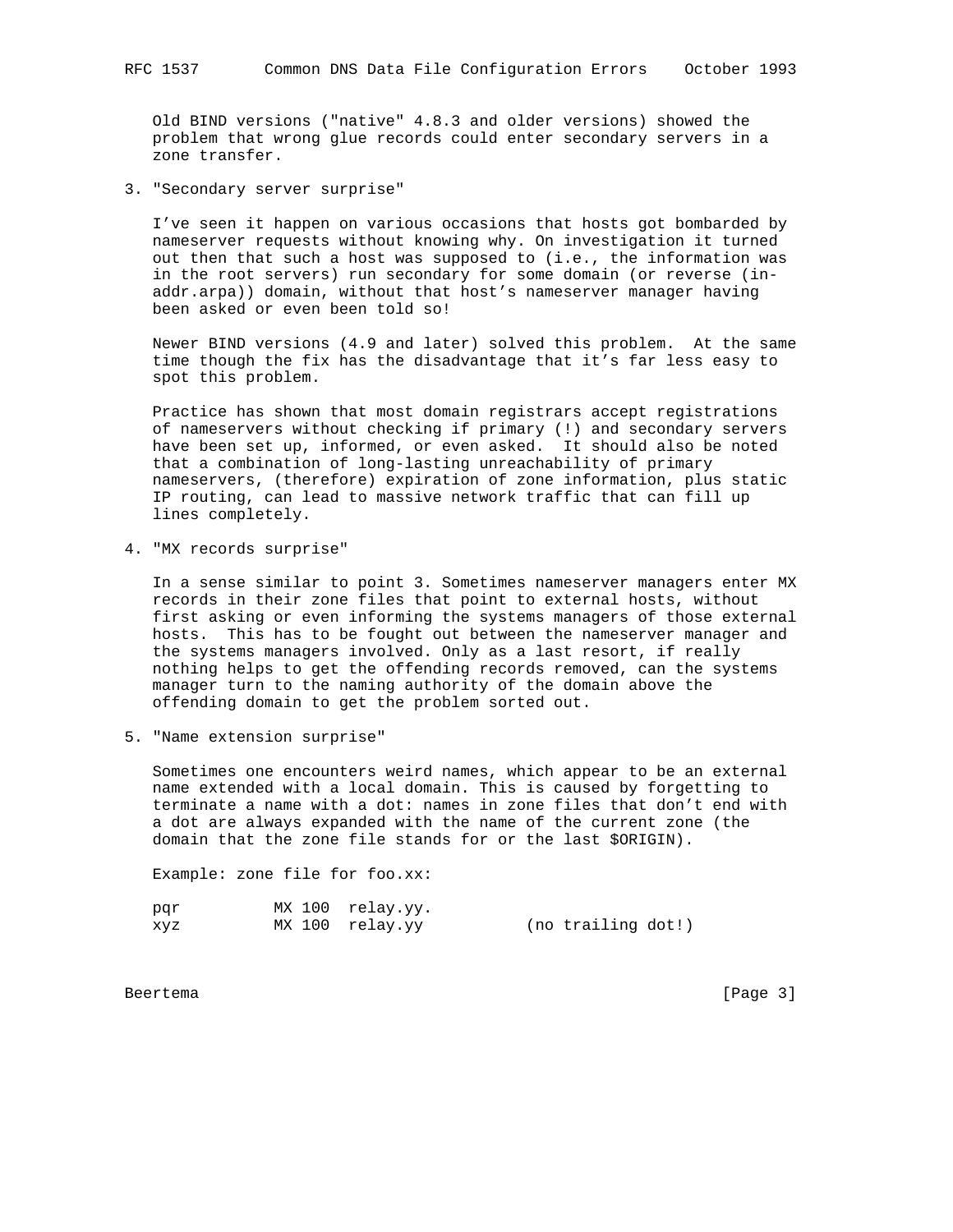When fully written out this stands for:

 pqr.foo.xx. MX 100 relay.yy. xyz.foo.xx. MX 100 relay.yy.foo.xx. (name extension!)

6. Missing secondary servers

 It is required that there be a least 2 nameservers for a domain. For obvious reasons the nameservers for top level domains need to be very well reachable from all over the Internet. This implies that there must be more than just 2 of them; besides, most of the (secondary) servers should be placed at "strategic" locations, e.g., close to a point where international and/or intercontinental lines come together. To keep things manageable, there shouldn't be too many servers for a domain either.

 Important aspects in selecting the location of primary and secondary servers are reliability (network, host) and expedient contacts: in case of problems, changes/fixes must be carried out quickly. It should be considered logical that primary servers for European top level domains should run on a host in Europe, preferably (if possible) in the country itself. For each top level domain there should be 2 secondary servers in Europe and 2 in the USA, but there may of course be more on either side. An excessive number of nameservers is not a good idea though; a recommended maximum is 7 nameservers. In Europe, EUnet has offered to run secondary server for each European top level domain.

7. Wildcard MX records

 Wildcard MX records should be avoided where possible. They often cause confusion and errors: especially beginning nameserver managers tend to overlook the fact that a host/domain listed with ANY type of record in a zone file is NOT covered by an overall wildcard MX record in that zone; this goes not only for simple domain/host names, but also for names that cover one or more domains. Take the following example in zone foo.bar:

|         | MX 100 mailhost |
|---------|-----------------|
| par     | MX 100 mailhost |
| abc.def | MX 100 mailhost |

 This makes pqr.foo.bar, def.foo.bar and abd.def.foo.bar valid domains, but the wildcard MX record covers NONE of them, nor anything below them. To cover everything by MX records, the required entries are:

Beertema [Page 4]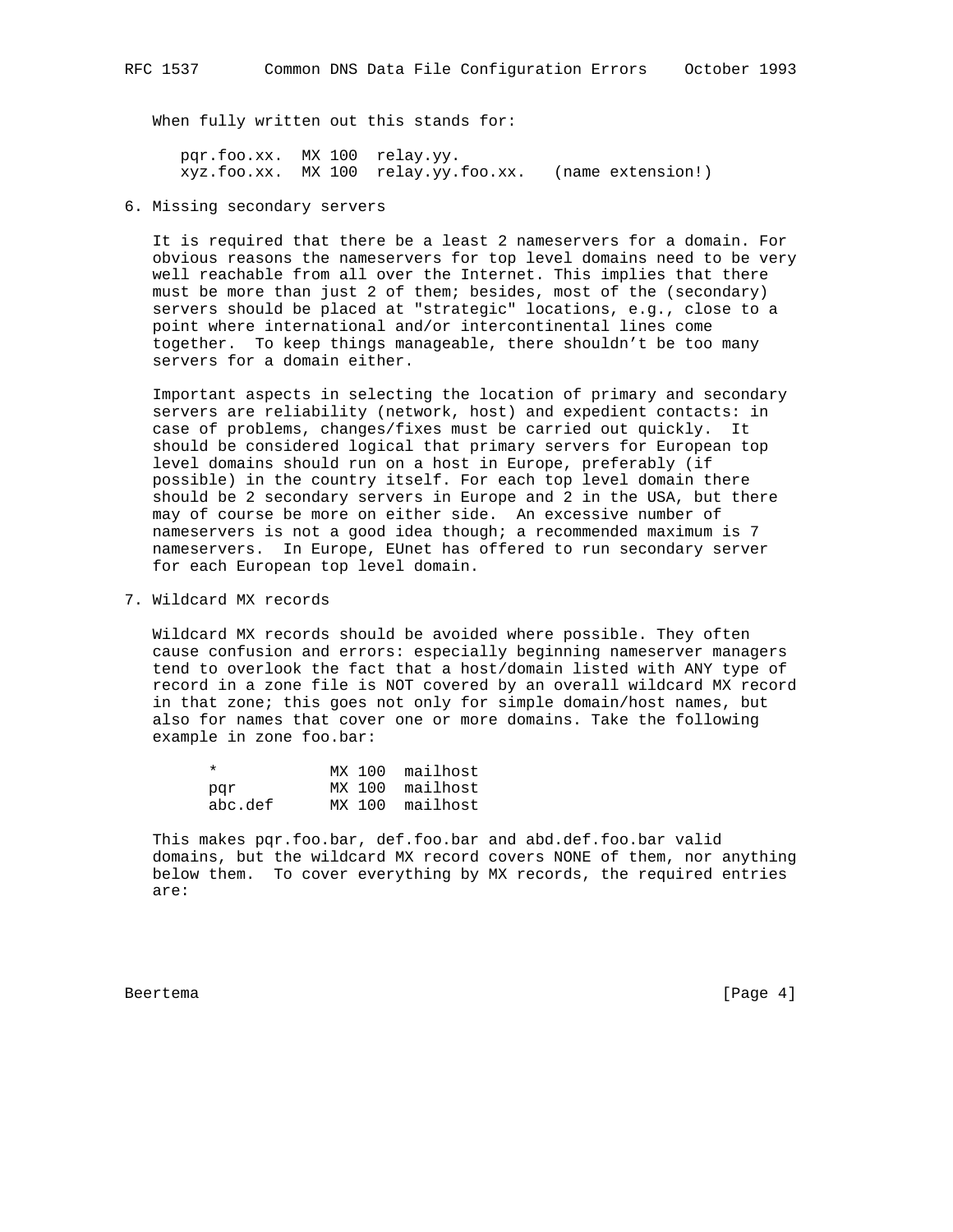| $\star$   |        | MX 100 mailhost |
|-----------|--------|-----------------|
| par       | MX 100 | mailhost        |
| *.par     | MX 100 | mailhost        |
| abc.def   |        | MX 100 mailhost |
| *.def     | MX 100 | mailhost        |
| *.abc.def | MX 100 | mailhost        |

An overall wildcard MX record is almost never useful.

 In particular the zone file of a top level domain should NEVER contain only an overall wildcard MX record (\*.XX). The effect of such a wildcard MX record can be that mail is unnecessarily sent across possibly expensive links, only to fail at the destination or gateway that the record points to. Top level domain zone files should explicitly list at least all the officially registered primary subdomains.

 Whereas overall wildcard MX records should be avoided, wildcard MX records are acceptable as an explicit part of subdomain entries, provided they are allowed under a given subdomain (to be determined by the naming authority for that domain).

Example:

| foo.xx.      | MX 100 gateway.xx.  |
|--------------|---------------------|
|              | MX 200 fallback.yy. |
| $*.$ foo.xx. | MX 100 gateway.xx.  |
|              | MX 200 fallback.yy. |

# 8. Hostnames

 People appear to sometimes look only at STD 11, RFC 822 to determine whether a particular hostname is correct or not. Hostnames should strictly conform to the syntax given in STD 13, RFC 1034 (page 11), with \*addresses\* in addition conforming to RFC 822. As an example take "c&w.blues" which is perfectly legal according to RFC 822, but which can have quite surprising effects on particular systems, e.g., "telnet c&w.blues" on a Unix system.

### 9. HINFO records

 There appears to be a common misunderstanding that one of the data fields (usually the second field) in HINFO records is optional. A recent scan of all reachable nameservers in only one country revealed some 300 incomplete HINFO records. Specifying two data fields in a HINFO record is mandatory (RFC 1033), but note that this does \*not\* mean that HINFO records themselves are mandatory.

Beertema [Page 5]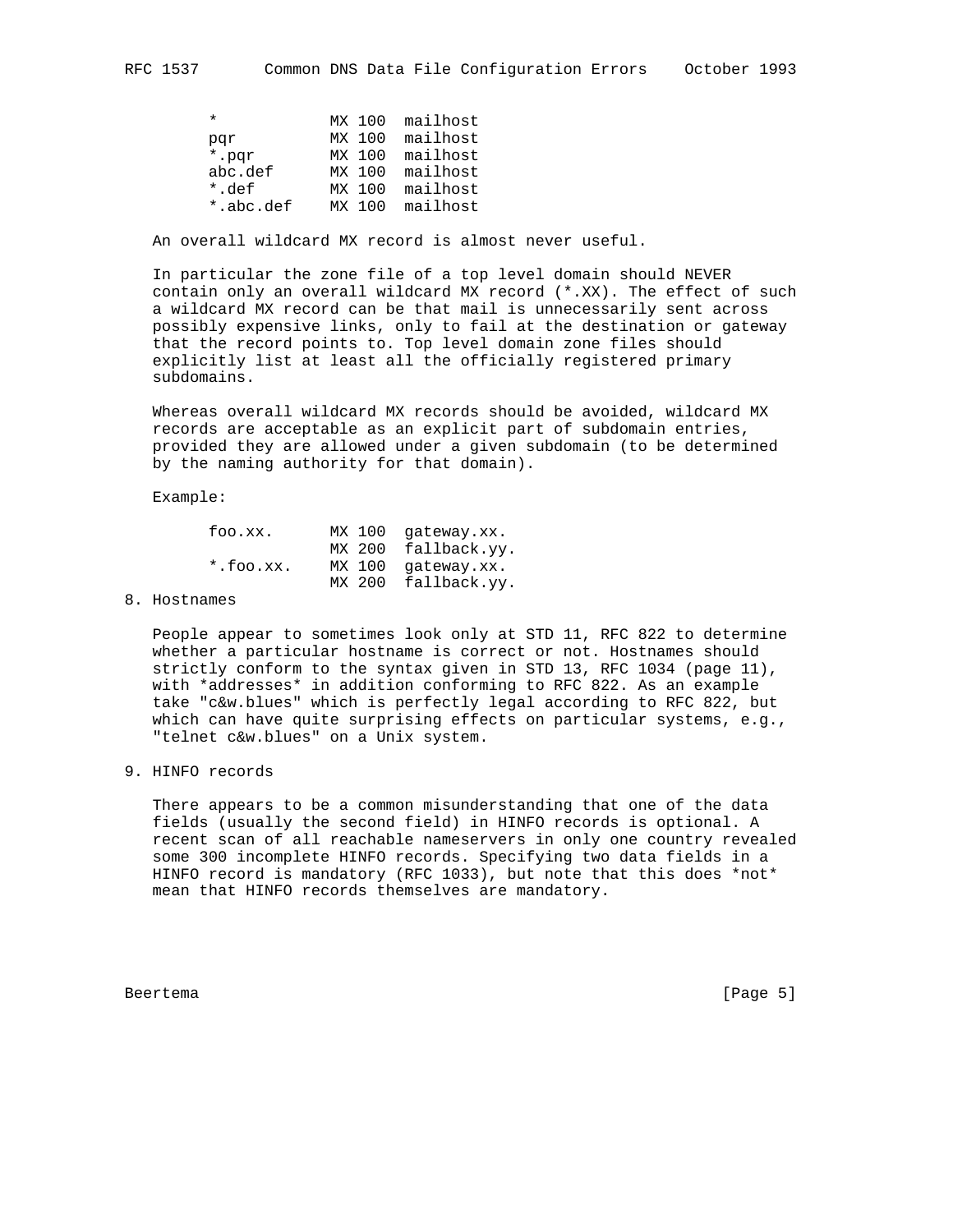### 10. Safety measures and specialties

 Nameservers and resolvers aren't flawless. Bogus queries should be kept from being forwarded to the root servers, since they'll only lead to unnecessary intercontinental traffic. Known bogus queries that can easily be dealt with locally are queries for 0 and broadcast addresses. To catch such queries, every nameserver should run primary for the 0.in-addr.arpa and 255.in-addr.arpa zones; the zone files need only contain a SOA and an NS record.

 Also each nameserver should run primary for 0.0.127.in-addr.arpa; that zone file should contain a SOA and NS record and an entry:

1 PTR localhost.

 There has been extensive discussion about whether or not to append the local domain to it. The conclusion was that "localhost." would be the best solution; reasons given were:

- "localhost" itself is used and expected to work on some systems.
- translating 127.0.0.1 into "localhost.my\_domain" can cause some software to connect to itself using the loopback interface when it didn't want to.

 Note that all domains that contain hosts should have a "localhost" A record in them.

 People maintaining zone files with the Serial number given in dotted decimal notation (e.g., when SCCS is used to maintain the files) should beware of a bug in all BIND versions: if the serial number is in Release.Version (dotted decimal) notation, then it is virtually impossible to change to a higher release: because of the wrong way that notation is turned into an integer, it results in a serial number that is LOWER than that of the former release.

 For this reason and because the Serial is an (unsigned) integer according to STD 13, RFC 1035, it is recommended not to use the dotted decimal notation. A recommended notation is to use the date (yyyymmdd), if necessary with an extra digit (yyyymmddn) if there is or can be more than one change per day in a zone file.

 Very old versions of DNS resolver code have a bug that causes queries for A records with domain names like "192.16.184.3" to go out. This happens when users type in IP addresses and the resolver code does not catch this case before sending out a DNS query. This problem has been fixed in all resolver implementations known to us but if it still pops up it is very serious because all those queries will go to

Beertema [Page 6]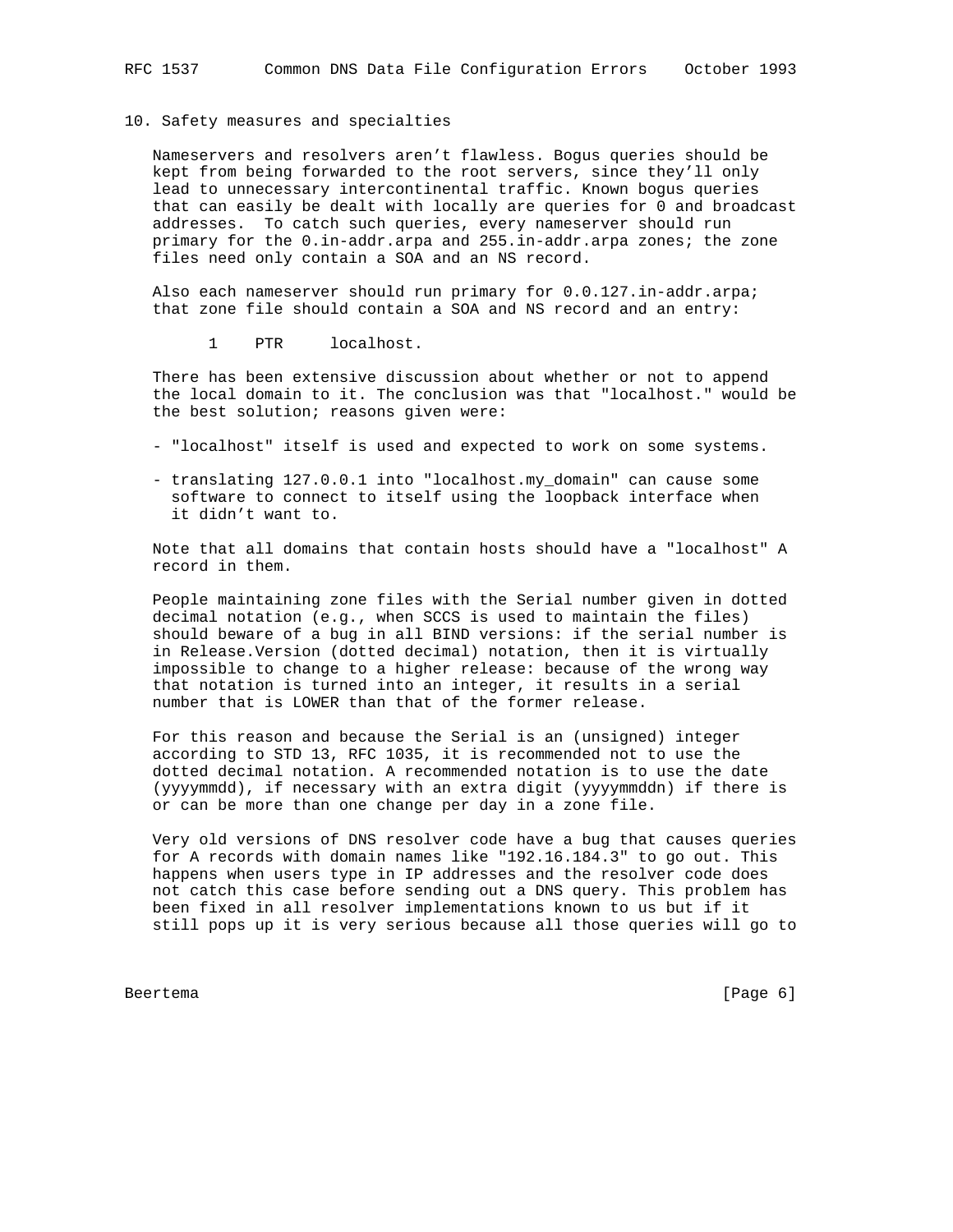the root servers looking for top level domains like "3" etc. It is strongly recommended to install the latest (publicly) available BIND version plus all available patches to get rid of these and other problems.

 Running secondary nameserver off another secondary nameserver is possible, but not recommended unless really necessary: there are known cases where it has led to problems like bogus TTL values. This can be caused by older or flawed implementations, but secondary nameservers in principle should always transfer their zones from the official primary nameserver.

11. Some general points

 The Domain Name System and nameserver are purely technical tools, not meant in any way to exert control or impose politics. The function of a naming authority is that of a clearing house. Anyone registering a subdomain under a particular (top level) domain becomes naming authority and therewith the sole responsible for that subdomain. Requests to enter MX or NS records concerning such a subdomain therefore always MUST be honored by the registrar of the next higher domain.

Examples of practices that are not allowed are:

- imposing specific mail routing (MX records) when registering a subdomain.
- making registration of a subdomain dependent on to the use of certain networks or services.
- using TXT records as a means of (free) commercial advertising.

 In the latter case a network service provider could decide to cut off a particular site until the offending TXT records have been removed from the site's zone file.

 Of course there are obvious cases where a naming authority can refuse to register a particular subdomain and can require a proposed name to be changed in order to get it registered (think of DEC trying to register a domain IBM.XX).

 There are also cases were one has to probe the authority of the person: sending in the application - not every systems manager should be able to register a domain name for a whole university. The naming authority can impose certain extra rules as long as they don't violate or conflict with the rights and interest of the registrars of subdomains; a top level domain registrar may e.g., require that there

Beertema [Page 7]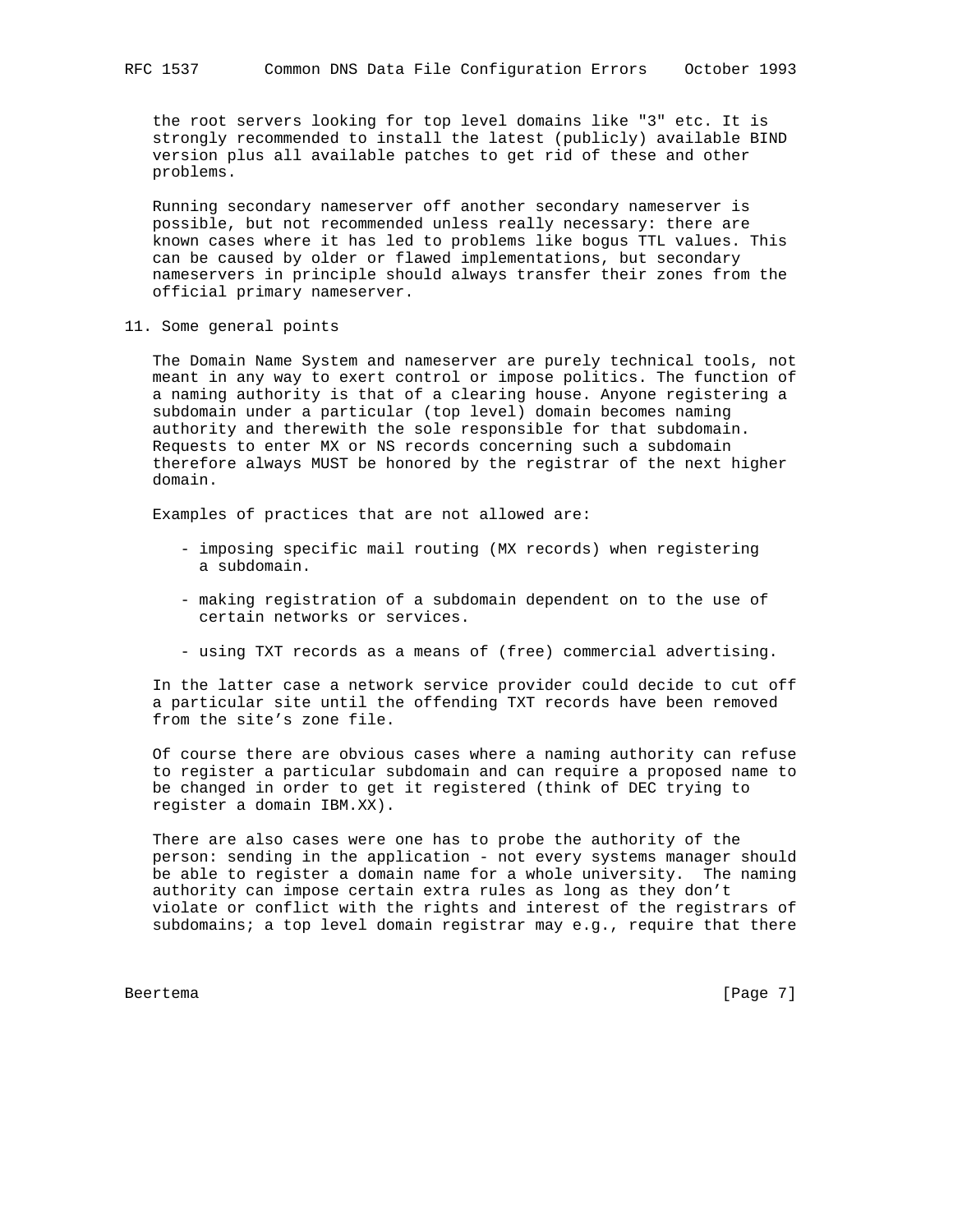be primary subdomain "ac" and "co" only and that subdomains be registered under those primary subdomains.

 The naming authority can also interfere in exceptional cases like the one mentioned in point 4, e.g., by temporarily removing a domain's entry from the nameserver zone files; this of course should be done only with extreme care and only as a last resort.

 When adding NS records for subdomains, top level domain nameserver managers should realize that the people setting up the nameserver for a subdomain often are rather inexperienced and can make mistakes that can easily lead to the subdomain becoming completely unreachable or that can cause unnecessary DNS traffic (see point 1). It is therefore highly recommended that, prior to entering such an NS record, the (top level) nameserver manager does a couple of sanity checks on the new nameserver (SOA record and timers OK?, MX records present where needed? No obvious errors made? Listed secondary servers operational?). Things that cannot be caught though by such checks are:

- resolvers set up to use external hosts as nameservers
- nameservers set up to use external hosts as forwarders without permission from those hosts.

 Care should also be taken when registering 2-letter subdomains. Although this is allowed, an implication is that abbreviated addressing (see STD 11, RFC 822, paragraph 6.2.2) is not possible in and under that subdomain. When requested to register such a domain, one should always notify the people of this consequence. As an example take the name "cs", which is commonly used for Computer Science departments: it is also the name of the top level domain for Czecho-Slovakia, so within the domain cs.foo.bar the user@host.cs is ambiguous in that in can denote both a user on the host host.cs.foo.bar and a user on the host "host" in Czecho-Slovakia. (This example does not take into account the recent political changes in the mentioned country).

#### References

- [1] Mockapetris, P., "Domain Names Concepts and Facilities", STD 13, RFC 1034, USC/Information Sciences Institute, November 1987.
- [2] Mockapetris, P., "Domain Names Implementation and Specification", STD 13, RFC 1035, USC/Information Sciences Institute, November 1987.

Beertema [Page 8]